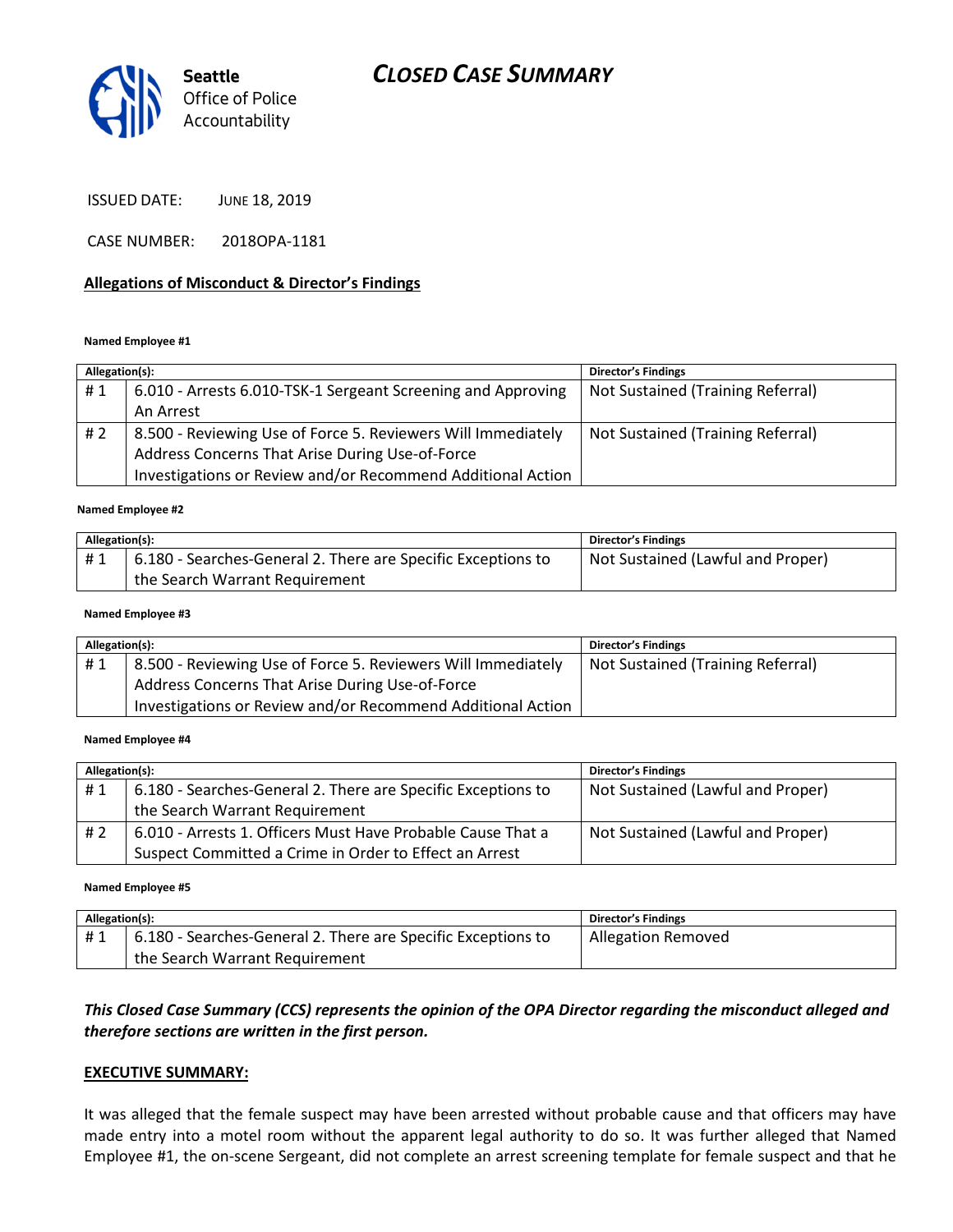did not complete various requirements of a use of force investigation. Lastly, it was alleged that Named Employee #4, who was the Acting Lieutenant, did not identify issues with the force review and did not address those issues.

### SUMMARY OF INVESTIGATION:

An individual advertised a car for sale and two potential purchasers, a man and a woman, took the car for a test drive and did not return it. The seller determined that the information the purported purchasers gave him was false. The seller reported the theft to the police. The car was later located at a motel on Aurora Avenue. Officers learned of the location of the vehicle and the potential perpetrators and responded to the motel. An enforcement operation was conducted that resulted in the arrest of the both suspects and the recovery of the vehicle. Force was used on the male suspect in order to take him into custody when he tried to escape the room through the rear window. In addition, in the aftermath of the arrests, both Named Employee #2 (NE#2) and Named Employee #4 (NE#4) made entry into the motel room.

This incident and the force used to take the male suspect into custody was evaluated by the Department's Force Review Board (FRB). The FRB identified several issues with this incident. First, the FRB noted concerns with the force investigation and review. Specifically, the FRB believed that the force investigation lacked some necessary details and that the review may not have constituted an "objective analysis" and that there was a lack of "documentation of the follow-up actions taken on many of the tactics and decision making related to this incident." The FRB additionally had questions concerning: the probable cause for the arrest of the female suspect and how she was ultimately connected to the vehicle by the officers; the fact that the reports referenced force being used on the female suspect when there was no indication that this occurred; and the legal basis for the entry into the motel room by NE#2 and NE#4. This OPA investigation ensued.

### ANALYSIS AND CONCLUSIONS:

# Named Employee #1 - Allegations #1 6.010 - Arrests 6.010-TSK-1 Sergeant Screening and Approving An Arrest

SPD Policy 6.010-TSK-1 requires that Sergeants screen and approve arrests. The policy instructs that a Sergeant create an arrest screening template for each arrest.

Here, Named Employee #1 (NE#1), who was the on-scene Sergeant, completed an arrest screening template for the arrest of the male suspect; however, he did not do so for the arrest of the female suspect. At his OPA interview, NE#1 acknowledged that he failed to do so and stated that he did not know at the time that he was required to complete two separate arrest screening reports.

FRB also noted that NE#1 wrote in the arrest screening template that the female suspect was subjected to force when this did not actually occur. NE#1 recognized that he did include this information and that it was a typographical error.

OPA believes that NE#1 made a mistake when he did not complete an arrest screening template for both arrests. As such, OPA recommends that he receive the below Training Referral.

• Training Referral: At his OPA interview, NE#1 clearly articulated that he understood the requirement of the completion of an arrest screening template for each arrest that he effectuates. As such and unless NE#1's of chain of command feels otherwise, OPA does not believe that any other training or counseling is needed.

Recommended Finding: Not Sustained (Training Referral)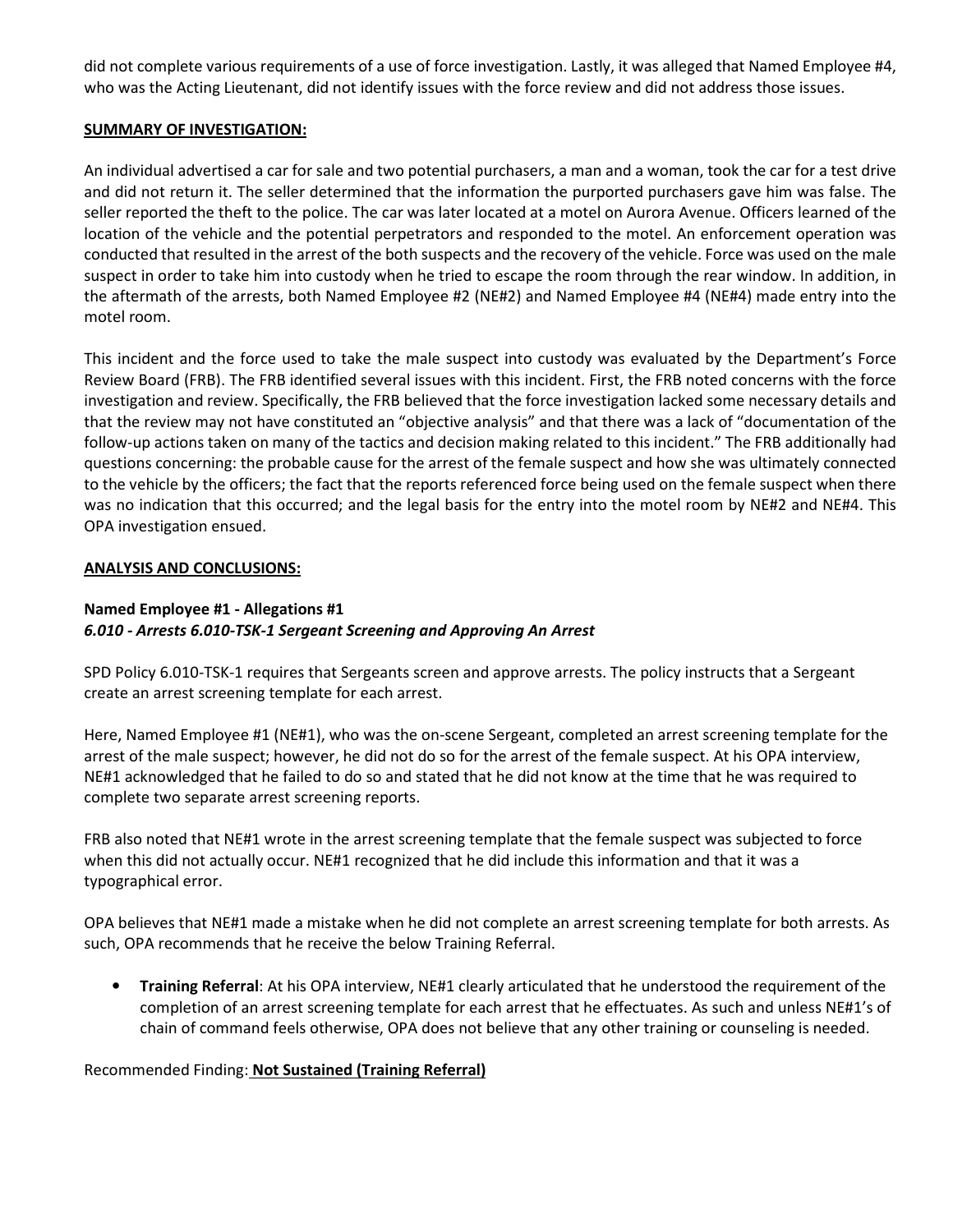# Named Employee #1 - Allegation #2

# 8.500 - Reviewing Use of Force 5. Reviewers Will Immediately Address Concerns That Arise During Use-of-Force Investigations or Review and/or Recommend Additional Action

During its review of this incident, the FRB identified several issues with NE#1's use of force investigation in this case. Specifically, the FRB noted that NE#1 did not canvass for potential witnesses, did not interview the female suspect concerning the force aspect of the incident, and did not mark the portions of the Body Worn Video (BWV) that he reviewed concerning the force.

In addition, from a reading of the force review completed by Named Employee #3 (NE#3), who was the Acting Lieutenant on that date, it did not appear that NE#1 identified or addressed the investigatory requirements not satisfied by NE#3. However, it was NE#3's responsibility to do so and to ultimately ensure that those steps were completed.

OPA notes that, as referenced by both NE#1 and NE#3, this was the first use of force investigation that they conducted. Both are assigned to follow-up units and, as a result, have had significantly less exposure to uses of force. As such, OPA believes that they would benefit from additional development in this area and recommends that they both receive the below Training Referral.

• Training Referral: NE#1 and NE#3 should be given additional support and training from their chain of command concerning the investigation and evaluation of uses of force. Their chain of command should ensure that both Named Employees are familiar with the elements of such reviews and the expectation that, where investigatory steps are not completed, that they timely identify and address those matters. The retraining and associated counseling should be documented, and this documentation should be maintained in an appropriate database.

# Recommended Finding: Not Sustained (Training Referral)

### Named Employee #2 - Allegations #1 6.180 - Searches-General 2. There are Specific Exceptions to the Search Warrant Requirement

NE#2 made entry into the motel room without a warrant. He explained that he did so to perform a protective sweep and that this was done at the direction of NE#1. BWV captured NE#2's protective sweep. It further documented him calling for a "second" officer and, while inside of the room, stating: "police, get down." After he completed the protective sweep, he exited the room. Based on a review of BWV, OPA was able to conclusively establish that NE#2 did not search the room.

SPD Policy 6.180-POL-2 concerns searches and seizures, including entries into residences. It specifically references the various exceptions to the search warrant requirement. One such exception is where there are exigent circumstances. (SPD Policy 6.180-POL-2(b).) The policy explains that: "Officers are allowed to enter a home when the suspect retreats into the home or private area and there is reasonable fear of escape, destruction of evidence, or injury to police or public."

OPA's review of both the video and NE#2's OPA interview indicated that he performed a protective sweep that was consistent with policy. Moreover, even if it had not been, NE#2 was acting pursuant to an order from a supervisor and was entitled to rely on that direction.

Accordingly, OPA recommends that this allegation be Not Sustained – Lawful and Proper.

# Recommended Finding: Not Sustained (Lawful and Proper)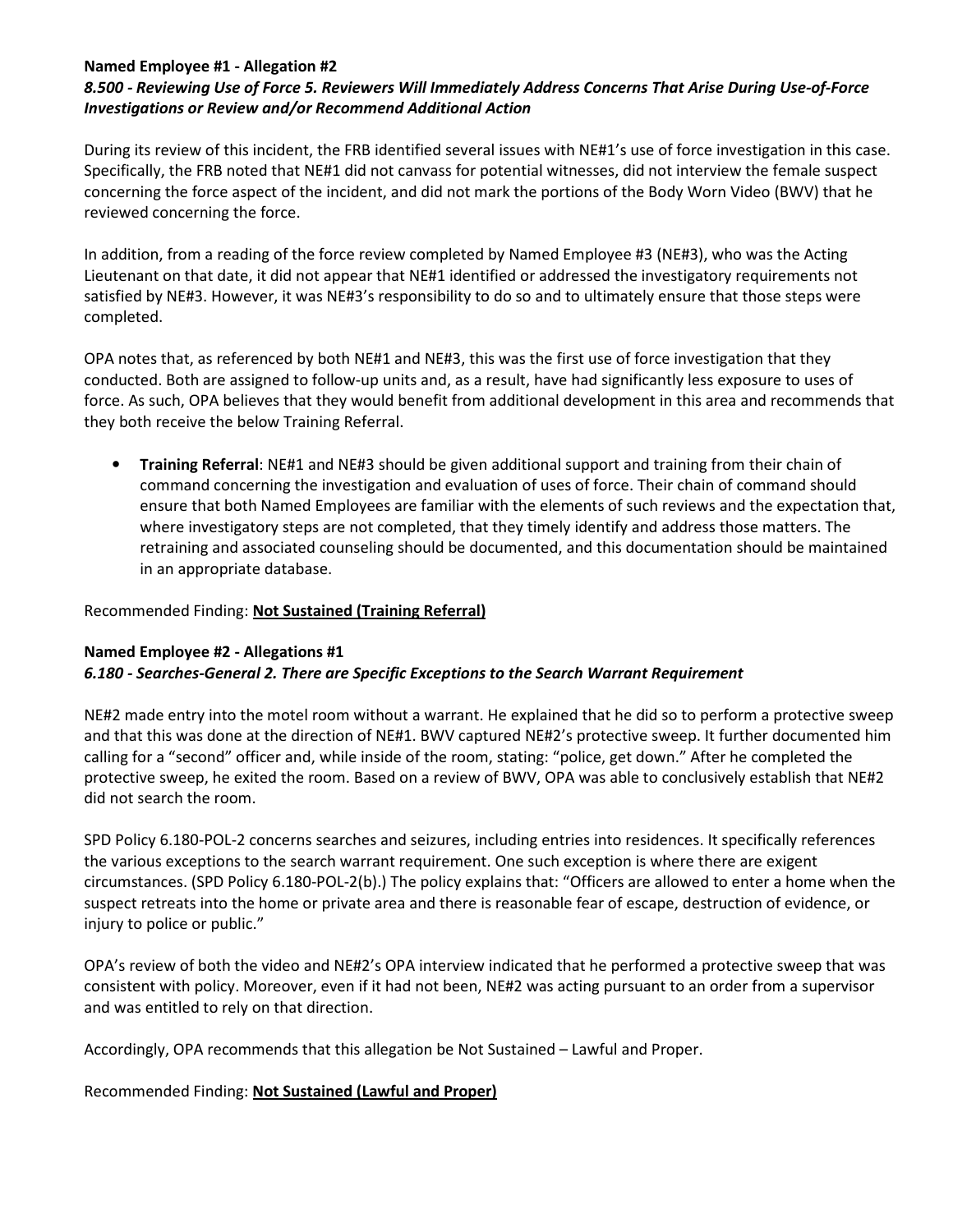# Named Employee #3 - Allegation #1

# 8.500 - Reviewing Use of Force 5. Reviewers Will Immediately Address Concerns That Arise During Use-of-Force Investigations or Review and/or Recommend Additional Action

I recommend that this allegation be Not Sustained and refer to the above Training Referral. (See Named Employee #1, Allegation #2.)

# Recommended Finding: Not Sustained (Training Referral)

# Named Employee #4 - Allegations #1 6.180 - Searches-General 2. There are Specific Exceptions to the Search Warrant Requirement

NE#4 confirmed that he entered the motel room and that he did so without a warrant. He stated, however, that he had consent to make entry. Specifically, he told OPA that the Complainant asked him to enter the home in order to retrieve a piece of clothing for her. He stated that she had little on underneath the jacket she was wearing. NE#4 said that he went inside, could not find the clothing she wanted, and then left the room. He indicated that he did not look for evidence or retrieve any evidence from the room. Lastly, NE#4 told OPA that, while he was not equipped with BWV during the incident, the female's provision of consent to enter the room could have been captured on another officer's BWV.

SPD Policy 6.180-POL-2 concerns searches and seizures, including entries into residences. It specifically references the various exceptions to the search warrant requirement. One such exception is where there is consent to search. (SPD Policy 6.180-POL-2(a).)

While OPA did not observe consent being provided on any of the BWV of this incident, that does not mean that it did not occur. Indeed, when applying a preponderance of the evidence standard, I credit NE#4's statement that consent was provided. As such, he was permitted to enter the room without a search warrant. Ultimately, he did not conduct a search and/or seize evidence or, based on OPA's investigation, exceed the scope of the consent he was provided by the female.

As such, I recommend that this allegation be Not Sustained – Lawful and Proper.

Recommended Finding: Not Sustained (Lawful and Proper)

# Named Employee #4 - Allegation #2

# 6.010 - Arrests 1. Officers Must Have Probable Cause That a Suspect Committed a Crime in Order to Effect an Arrest

At his OPA interview, NE#4 indicated that the officers learned that the male and female were the perpetrators based on information provided by a confidential informant (CI). The CI provided a description of both the female and the stolen car. These descriptions matched the officers' observations. Moreover, both the male and the female were observed approaching the car and then walking back into their hotel room. The officers later obtained the VIN for the car and it matched that of the car reported stolen. As such, NE#4 stated that they had probable cause for the arrest of both the male and the female suspects.

SPD Policy 6.010-POL-1 requires that officers have probable cause to believe that a suspect committed a crime when effectuating an arrest. Stated differently, where an arrest is not supported by probable cause, it violates law and Department policy.

Based on the above, OPA finds that there was probable cause supporting the arrest of both the male and the female suspects. In summary: the female was identified as the perpetrator, the car was parked outside of her motel room and both she and the male approached it and then returned back to the room; the seller reported both a male and a